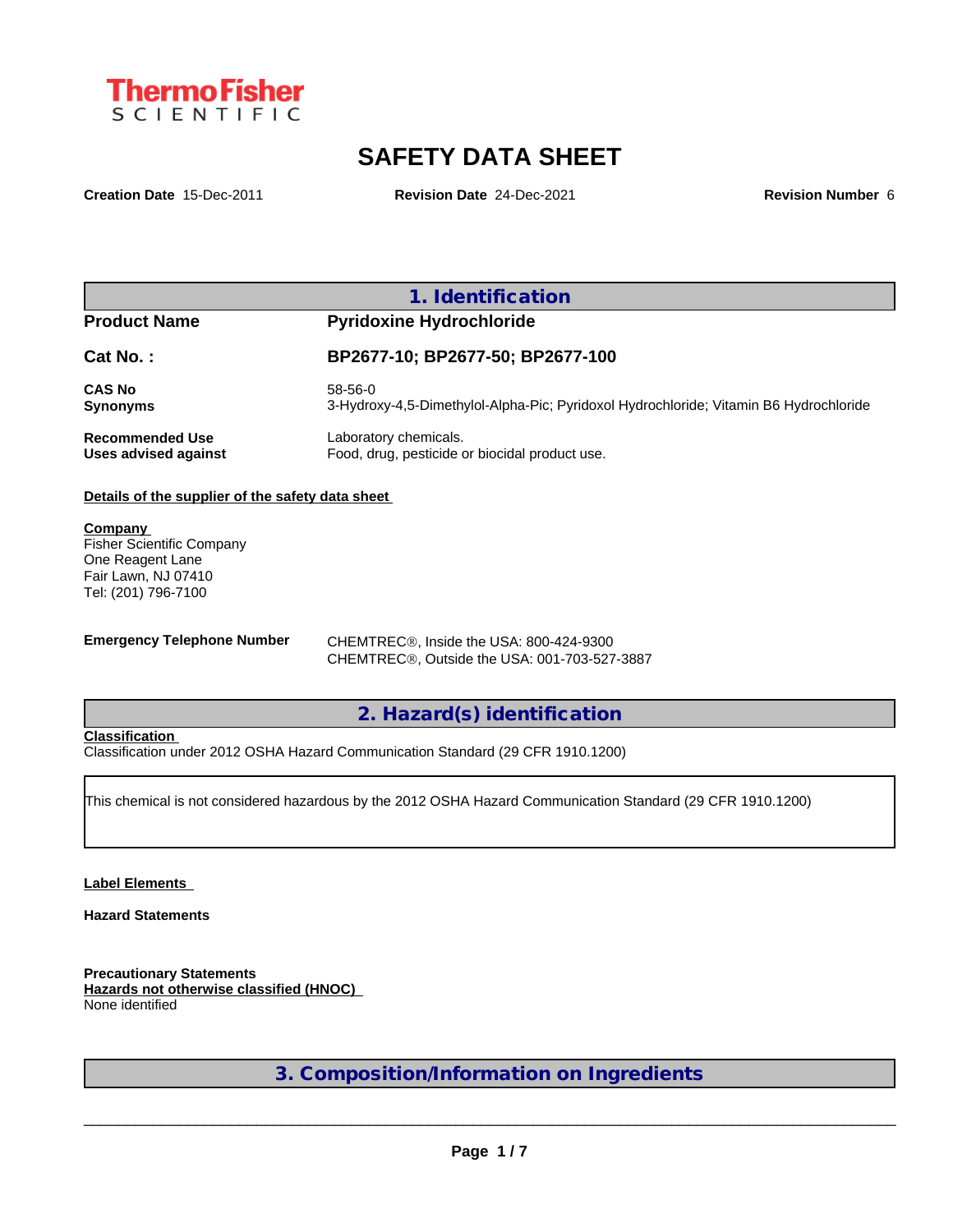| 3,4-Pyridinedimethanol, 5-hydroxy-6-methyl-,<br>58-56-0<br>>95<br>hydrochloride<br>4. First-aid measures<br>If symptoms persist, call a physician.<br>medical attention.<br>call a physician.<br>Remove to fresh air. If not breathing, give artificial respiration. Get medical attention if<br>symptoms occur.<br>Clean mouth with water and drink afterwards plenty of water. Get medical attention if<br>symptoms occur.<br>None reasonably foreseeable.<br>Treat symptomatically<br><b>Notes to Physician</b> | <b>Component</b> |                                                                                              | <b>CAS No</b>                                                                                   | Weight % |  |  |  |  |  |
|--------------------------------------------------------------------------------------------------------------------------------------------------------------------------------------------------------------------------------------------------------------------------------------------------------------------------------------------------------------------------------------------------------------------------------------------------------------------------------------------------------------------|------------------|----------------------------------------------------------------------------------------------|-------------------------------------------------------------------------------------------------|----------|--|--|--|--|--|
| <b>General Advice</b><br><b>Eye Contact</b><br><b>Skin Contact</b><br><b>Inhalation</b><br>Ingestion<br>Most important symptoms and<br>effects                                                                                                                                                                                                                                                                                                                                                                     |                  |                                                                                              |                                                                                                 |          |  |  |  |  |  |
|                                                                                                                                                                                                                                                                                                                                                                                                                                                                                                                    |                  |                                                                                              |                                                                                                 |          |  |  |  |  |  |
|                                                                                                                                                                                                                                                                                                                                                                                                                                                                                                                    |                  |                                                                                              |                                                                                                 |          |  |  |  |  |  |
|                                                                                                                                                                                                                                                                                                                                                                                                                                                                                                                    |                  | Rinse immediately with plenty of water, also under the eyelids, for at least 15 minutes. Get |                                                                                                 |          |  |  |  |  |  |
|                                                                                                                                                                                                                                                                                                                                                                                                                                                                                                                    |                  |                                                                                              | Wash off immediately with plenty of water for at least 15 minutes. If skin irritation persists, |          |  |  |  |  |  |
|                                                                                                                                                                                                                                                                                                                                                                                                                                                                                                                    |                  |                                                                                              |                                                                                                 |          |  |  |  |  |  |
|                                                                                                                                                                                                                                                                                                                                                                                                                                                                                                                    |                  |                                                                                              |                                                                                                 |          |  |  |  |  |  |
|                                                                                                                                                                                                                                                                                                                                                                                                                                                                                                                    |                  |                                                                                              |                                                                                                 |          |  |  |  |  |  |
|                                                                                                                                                                                                                                                                                                                                                                                                                                                                                                                    |                  |                                                                                              |                                                                                                 |          |  |  |  |  |  |

# **5. Fire-fighting measures**

| <b>Suitable Extinguishing Media</b> | Water spray. Carbon dioxide (CO <sub>2</sub> ). Dry chemical. Chemical foam. |  |
|-------------------------------------|------------------------------------------------------------------------------|--|
|-------------------------------------|------------------------------------------------------------------------------|--|

| Unsuitable Extinguishing Media                                   | No information available                   |
|------------------------------------------------------------------|--------------------------------------------|
| <b>Flash Point</b><br>Method -                                   | Not applicable<br>No information available |
| <b>Autoignition Temperature</b><br><b>Explosion Limits</b>       | Not applicable                             |
| <b>Upper</b>                                                     | No data available                          |
| Lower                                                            | No data available                          |
| <b>Sensitivity to Mechanical Impact No information available</b> |                                            |
| <b>Sensitivity to Static Discharge</b>                           | No information available                   |

#### **Specific Hazards Arising from the Chemical**

Keep product and empty container away from heat and sources of ignition.

#### **Hazardous Combustion Products**

Nitrogen oxides (NOx). Carbon monoxide (CO). Carbon dioxide (CO2). Chlorine. Hydrogen chloride gas. **Protective Equipment and Precautions for Firefighters**

As in any fire, wear self-contained breathing apparatus pressure-demand, MSHA/NIOSH (approved or equivalent) and full protective gear.

| <u>NFPA</u><br><b>Health</b>     | Flammability                                 | Instability | <b>Physical hazards</b><br>N/A                                                         |
|----------------------------------|----------------------------------------------|-------------|----------------------------------------------------------------------------------------|
|                                  | 6. Accidental release measures               |             |                                                                                        |
| <b>Personal Precautions</b>      | formation.                                   |             | Ensure adequate ventilation. Use personal protective equipment as required. Avoid dust |
| <b>Environmental Precautions</b> | Should not be released into the environment. |             |                                                                                        |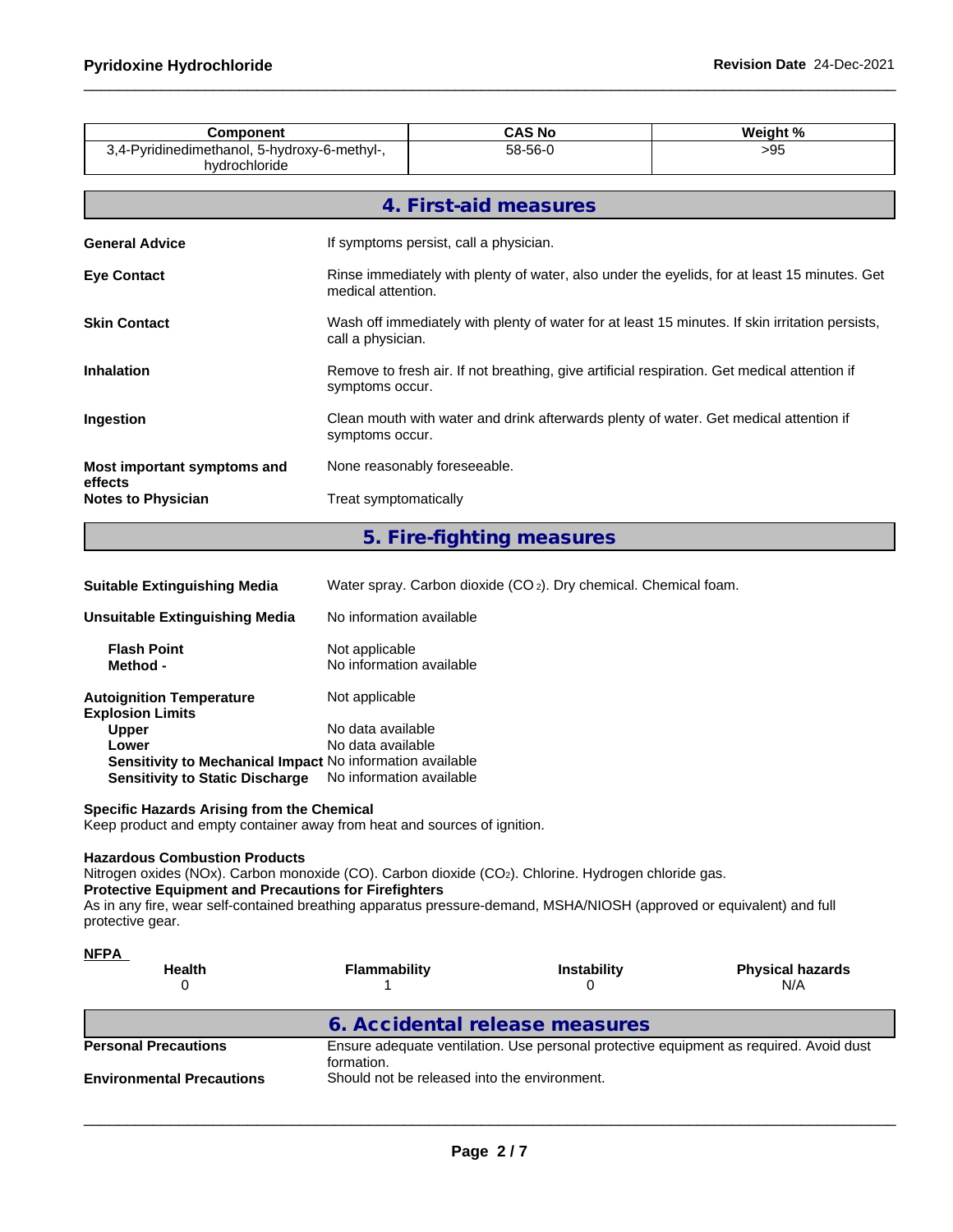**Methods for Containment and Clean** Sweep up and shovel into suitable containers for disposal. Keep in suitable, closed **Up** containers for disposal.

|                                      | 7. Handling and storage                                                                                                                                                                |  |  |  |  |  |  |
|--------------------------------------|----------------------------------------------------------------------------------------------------------------------------------------------------------------------------------------|--|--|--|--|--|--|
| <b>Handling</b>                      | Wear personal protective equipment/face protection. Ensure adequate ventilation. Avoid<br>ingestion and inhalation. Avoid dust formation. Do not get in eyes, on skin, or on clothing. |  |  |  |  |  |  |
| Storage.                             | Keep in a dry place. Keep container tightly closed. Protect from direct sunlight. Store at<br>room temperature. Incompatible Materials. Bases. Strong oxidizing agents.                |  |  |  |  |  |  |
|                                      | 8. Exposure controls / personal protection                                                                                                                                             |  |  |  |  |  |  |
| <b>Exposure Guidelines</b>           | This product does not contain any hazardous materials with occupational exposure<br>limitsestablished by the region specific regulatory bodies.                                        |  |  |  |  |  |  |
| <b>Engineering Measures</b>          | Ensure adequate ventilation, especially in confined areas. Ensure that eyewash stations<br>and safety showers are close to the workstation location.                                   |  |  |  |  |  |  |
| <b>Personal Protective Equipment</b> |                                                                                                                                                                                        |  |  |  |  |  |  |
| <b>Eye/face Protection</b>           | Wear appropriate protective eyeglasses or chemical safety goggles as described by<br>OSHA's eye and face protection regulations in 29 CFR 1910.133 or European Standard<br>EN166.      |  |  |  |  |  |  |
| Skin and body protection             | Wear appropriate protective gloves and clothing to prevent skin exposure.                                                                                                              |  |  |  |  |  |  |
| <b>Respiratory Protection</b>        | No protective equipment is needed under normal use conditions.                                                                                                                         |  |  |  |  |  |  |
| <b>Hygiene Measures</b>              | Handle in accordance with good industrial hygiene and safety practice.                                                                                                                 |  |  |  |  |  |  |

## **9. Physical and chemical properties**

| <b>Physical State</b>                   | Powder Solid             |
|-----------------------------------------|--------------------------|
| Appearance                              | White                    |
| Odor                                    | Odorless                 |
| <b>Odor Threshold</b>                   | No information available |
| рH                                      | $3.2\;5\%$ ag.sol        |
| <b>Melting Point/Range</b>              | 214 °C / 417.2 °F        |
| <b>Boiling Point/Range</b>              | No information available |
| <b>Flash Point</b>                      | Not applicable           |
| <b>Evaporation Rate</b>                 | Not applicable           |
| <b>Flammability (solid,gas)</b>         | No information available |
| <b>Flammability or explosive limits</b> |                          |
| <b>Upper</b>                            | No data available        |
| Lower                                   | No data available        |
| <b>Vapor Pressure</b>                   | No information available |
| <b>Vapor Density</b>                    | Not applicable           |
| <b>Specific Gravity</b>                 | No information available |
| <b>Solubility</b>                       | Soluble in water         |
| Partition coefficient; n-octanol/water  | No data available        |
| <b>Autoignition Temperature</b>         | Not applicable           |
| <b>Decomposition Temperature</b>        | No information available |
| <b>Viscosity</b>                        | Not applicable           |
| <b>Molecular Formula</b>                | C8 H11 N O3 . H CI       |
| <b>Molecular Weight</b>                 | 205.64                   |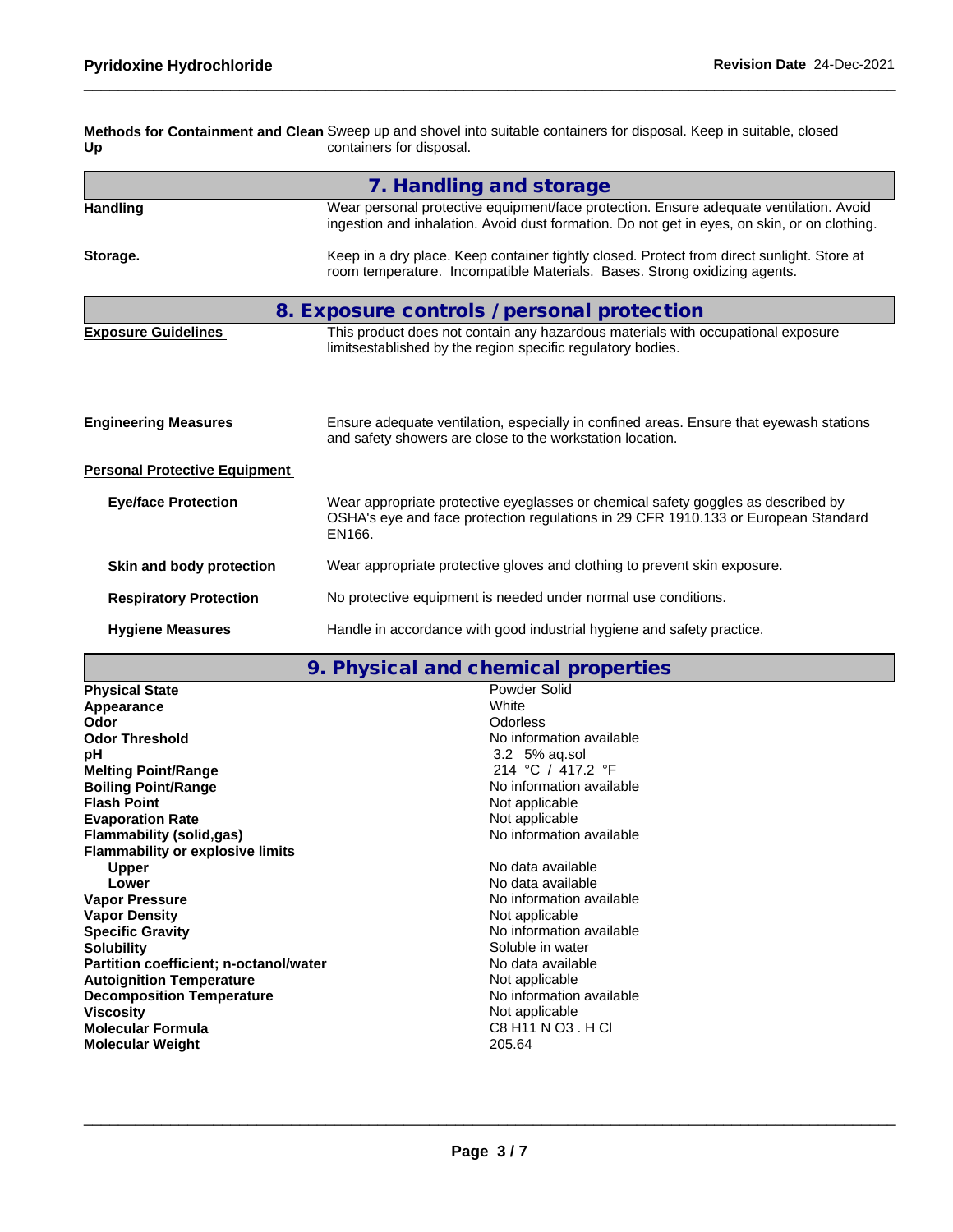|                                                                                                                        |               |                                            | 10. Stability and reactivity             |                                                                                          |            |                        |  |  |  |  |  |
|------------------------------------------------------------------------------------------------------------------------|---------------|--------------------------------------------|------------------------------------------|------------------------------------------------------------------------------------------|------------|------------------------|--|--|--|--|--|
| <b>Reactive Hazard</b>                                                                                                 |               | None known, based on information available |                                          |                                                                                          |            |                        |  |  |  |  |  |
| <b>Stability</b>                                                                                                       |               | Light sensitive.                           |                                          |                                                                                          |            |                        |  |  |  |  |  |
| <b>Conditions to Avoid</b>                                                                                             |               | Exposure to light. Incompatible products.  |                                          |                                                                                          |            |                        |  |  |  |  |  |
| <b>Incompatible Materials</b>                                                                                          |               |                                            | Bases, Strong oxidizing agents           |                                                                                          |            |                        |  |  |  |  |  |
| Hazardous Decomposition Products Nitrogen oxides (NOx), Carbon monoxide (CO), Carbon dioxide (CO2), Chlorine, Hydrogen |               | chloride gas                               |                                          |                                                                                          |            |                        |  |  |  |  |  |
| <b>Hazardous Polymerization</b>                                                                                        |               |                                            | Hazardous polymerization does not occur. |                                                                                          |            |                        |  |  |  |  |  |
| <b>Hazardous Reactions</b>                                                                                             |               | None under normal processing.              |                                          |                                                                                          |            |                        |  |  |  |  |  |
|                                                                                                                        |               |                                            | 11. Toxicological information            |                                                                                          |            |                        |  |  |  |  |  |
| <b>Acute Toxicity</b>                                                                                                  |               |                                            |                                          |                                                                                          |            |                        |  |  |  |  |  |
| <b>Product Information</b><br><b>Component Information</b>                                                             |               |                                            |                                          | No acute toxicity information is available for this product                              |            |                        |  |  |  |  |  |
| Component                                                                                                              |               | LD50 Oral                                  |                                          | <b>LD50 Dermal</b>                                                                       |            | <b>LC50 Inhalation</b> |  |  |  |  |  |
| 3,4-Pyridinedimethanol,<br>5-hydroxy-6-methyl-, hydrochloride                                                          |               | $4$ g/kg (Rat)<br>Not listed<br>Not listed |                                          |                                                                                          |            |                        |  |  |  |  |  |
| <b>Toxicologically Synergistic</b><br><b>Products</b>                                                                  |               | No information available                   |                                          |                                                                                          |            |                        |  |  |  |  |  |
| Delayed and immediate effects as well as chronic effects from short and long-term exposure                             |               |                                            |                                          |                                                                                          |            |                        |  |  |  |  |  |
| <b>Irritation</b>                                                                                                      |               | No information available                   |                                          |                                                                                          |            |                        |  |  |  |  |  |
| <b>Sensitization</b>                                                                                                   |               | No information available                   |                                          |                                                                                          |            |                        |  |  |  |  |  |
| Carcinogenicity                                                                                                        |               |                                            |                                          | The table below indicates whether each agency has listed any ingredient as a carcinogen. |            |                        |  |  |  |  |  |
| <b>Component</b>                                                                                                       | <b>CAS No</b> | <b>IARC</b><br><b>NTP</b><br><b>ACGIH</b>  |                                          | <b>OSHA</b>                                                                              | Mexico     |                        |  |  |  |  |  |
| 3,4-Pyridinedimethanol<br>5-hydroxy-6-methyl-,<br>hydrochloride                                                        | 58-56-0       | Not listed                                 | Not listed                               | Not listed                                                                               | Not listed | Not listed             |  |  |  |  |  |
| <b>Mutagenic Effects</b>                                                                                               |               | No information available                   |                                          |                                                                                          |            |                        |  |  |  |  |  |
| <b>Reproductive Effects</b>                                                                                            |               | No information available.                  |                                          |                                                                                          |            |                        |  |  |  |  |  |
| <b>Developmental Effects</b>                                                                                           |               | No information available.                  |                                          |                                                                                          |            |                        |  |  |  |  |  |
| <b>Teratogenicity</b>                                                                                                  |               | No information available.                  |                                          |                                                                                          |            |                        |  |  |  |  |  |
| STOT - single exposure<br><b>STOT - repeated exposure</b>                                                              |               | None known<br>None known                   |                                          |                                                                                          |            |                        |  |  |  |  |  |
| <b>Aspiration hazard</b>                                                                                               |               | No information available                   |                                          |                                                                                          |            |                        |  |  |  |  |  |
| Symptoms / effects, both acute and No information available<br>delayed                                                 |               |                                            |                                          |                                                                                          |            |                        |  |  |  |  |  |
| <b>Endocrine Disruptor Information</b>                                                                                 |               | No information available                   |                                          |                                                                                          |            |                        |  |  |  |  |  |
| <b>Other Adverse Effects</b>                                                                                           |               |                                            |                                          | The toxicological properties have not been fully investigated.                           |            |                        |  |  |  |  |  |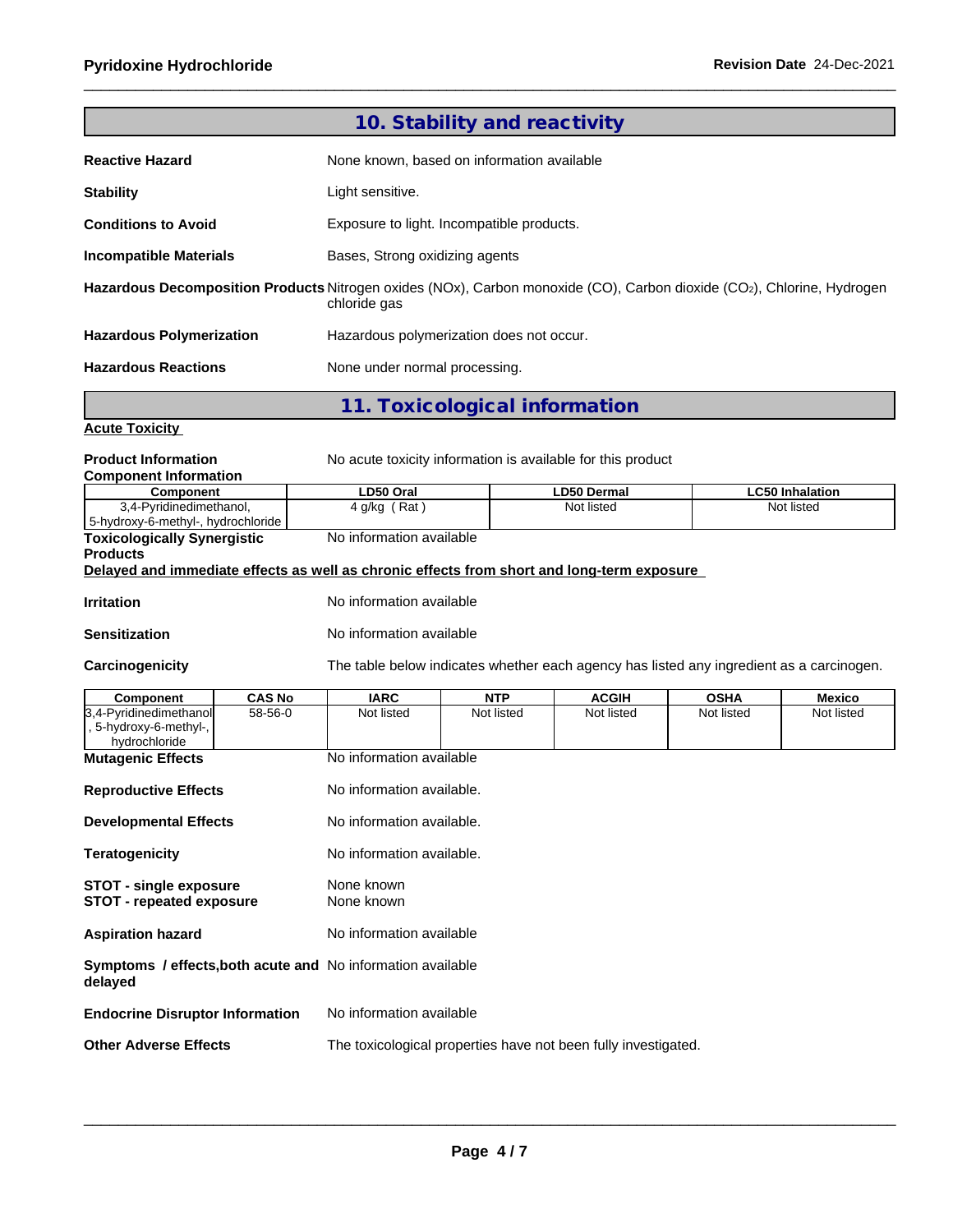# **Ecotoxicity**

.

# **12. Ecological information**

| <b>Persistence and Degradability</b> | Insoluble in water                                                                                                                                                                                                                                                    |  |  |  |  |  |
|--------------------------------------|-----------------------------------------------------------------------------------------------------------------------------------------------------------------------------------------------------------------------------------------------------------------------|--|--|--|--|--|
| <b>Bioaccumulation/Accumulation</b>  | No information available.                                                                                                                                                                                                                                             |  |  |  |  |  |
| <b>Mobility</b>                      | Is not likely mobile in the environment due its low water solubility.                                                                                                                                                                                                 |  |  |  |  |  |
|                                      | 13. Disposal considerations                                                                                                                                                                                                                                           |  |  |  |  |  |
| <b>Waste Disposal Methods</b>        | Chemical waste generators must determine whether a discarded chemical is classified as a<br>hazardous waste. Chemical waste generators must also consult local, regional, and<br>national hazardous waste regulations to ensure complete and accurate classification. |  |  |  |  |  |

|                            | 14. Transport information  |  |
|----------------------------|----------------------------|--|
|                            | Not regulated              |  |
| <u>DOT</u><br>_ <u>TDG</u> | Not regulated              |  |
| <b>IATA</b>                | Not regulated              |  |
| <b>IMDG/IMO</b>            | Not regulated              |  |
|                            | 15. Regulatory information |  |

#### **United States of America Inventory**

| Component                          | CAS No  | <b>TSCA</b> | <b>TSCA Inventory notification -</b><br><b>Active-Inactive</b> | <b>TSCA - EPA Regulatory</b><br><b>Flags</b> |  |  |
|------------------------------------|---------|-------------|----------------------------------------------------------------|----------------------------------------------|--|--|
| 3.4-Pvridinedimethanol.            | 58-56-0 |             | ACTIVE                                                         |                                              |  |  |
| 5-hydroxy-6-methyl-, hydrochloride |         |             |                                                                |                                              |  |  |

#### **Legend:**

**TSCA** US EPA (TSCA) - Toxic Substances Control Act, (40 CFR Part 710) X - Listed

'-' - Not Listed

**TSCA 12(b)** - Notices of Export Not applicable

#### **International Inventories**

Canada (DSL/NDSL), Europe (EINECS/ELINCS/NLP), Philippines (PICCS), Japan (ENCS), Japan (ISHL), Australia (AICS), China (IECSC), Korea (KECL).

| <b>Component</b>                       | <b>CAS No</b> | <b>DSL</b> | <b>NDSL</b> | <b>EINECS</b>    | <b>PICCS</b> | ENCS | <b>ISHL</b> | AICS | <b>IECSC</b> | <b>KECL</b>    |
|----------------------------------------|---------------|------------|-------------|------------------|--------------|------|-------------|------|--------------|----------------|
| 3.4-Pvridinedimethanol.<br>◡-          | 58-56-0       |            |             | $1200 - 386 - 2$ | ٠.           |      |             |      |              | $-20695$<br>KE |
| 5-hydroxy-6-methyl-.<br>hvdrochloridel |               |            |             |                  |              |      |             |      |              |                |

**KECL** - NIER number or KE number (http://ncis.nier.go.kr/en/main.do)

#### **U.S. Federal Regulations**

| <b>SARA 313</b>                                                       | Not applicable                     |
|-----------------------------------------------------------------------|------------------------------------|
| <b>SARA 311/312 Hazard Categories</b>                                 | See section 2 for more information |
| <b>CWA (Clean Water Act)</b>                                          | Not applicable                     |
| <b>Clean Air Act</b>                                                  | Not applicable                     |
| <b>OSHA</b> - Occupational Safety and<br><b>Health Administration</b> | Not applicable                     |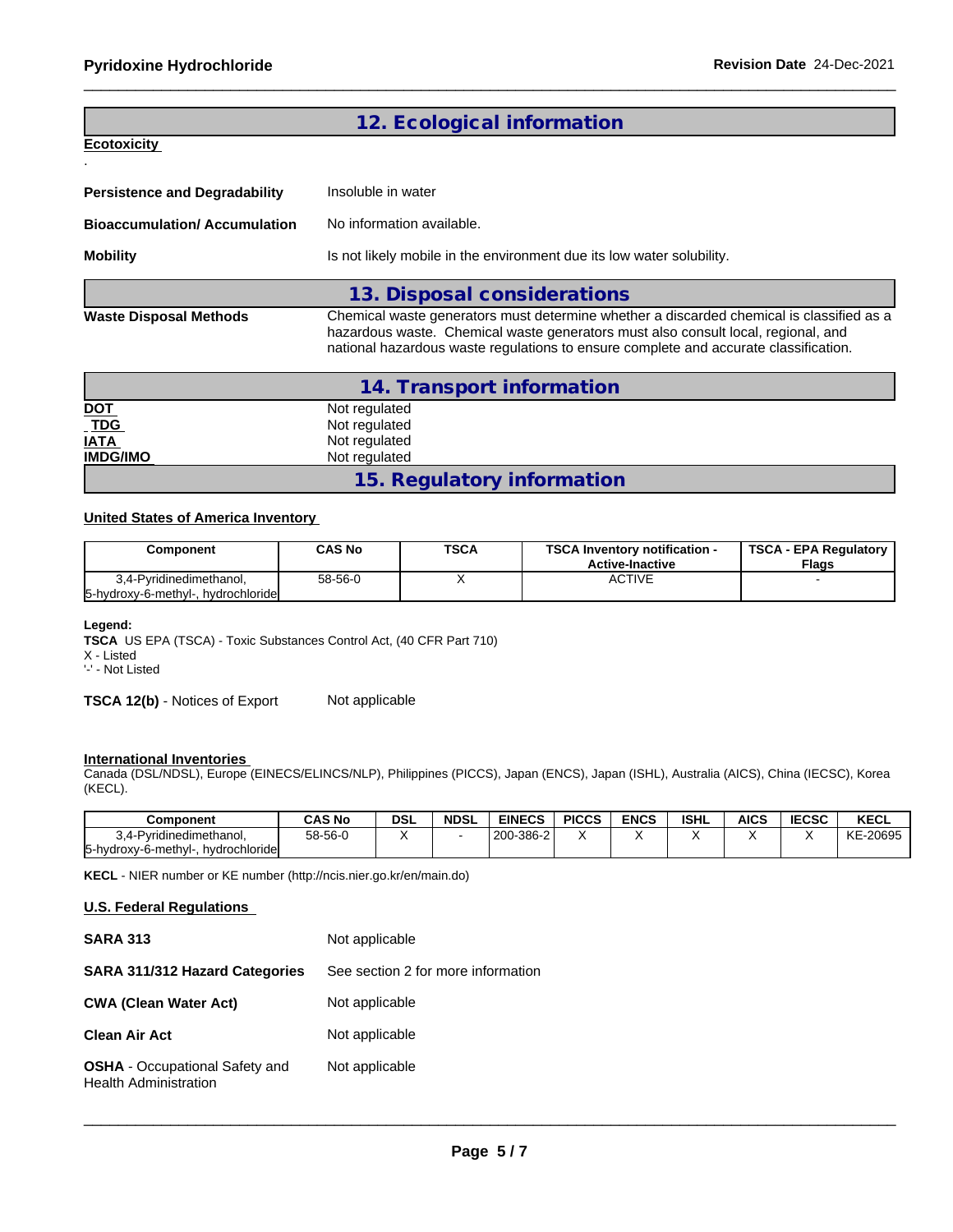| <b>CERCLA</b>                                                                                                                       | Not applicable                                              |
|-------------------------------------------------------------------------------------------------------------------------------------|-------------------------------------------------------------|
| <b>California Proposition 65</b>                                                                                                    | This product does not contain any Proposition 65 chemicals. |
| U.S. State Right-to-Know<br><b>Regulations</b>                                                                                      | Not applicable                                              |
| <b>U.S. Department of Transportation</b><br>Reportable Quantity (RQ):<br><b>DOT Marine Pollutant</b><br>DOT Severe Marine Pollutant | N<br>N<br>N                                                 |
| U.S. Department of Homeland<br><b>Security</b>                                                                                      | This product does not contain any DHS chemicals.            |
| <b>Other International Regulations</b>                                                                                              |                                                             |
| Mexico - Grade                                                                                                                      | No information available                                    |

**Authorisation/Restrictions according to EU REACH**

#### **Safety, health and environmental regulations/legislation specific for the substance or mixture**

| Component                                                        | <b>CAS No</b> | <b>OECD HPV</b>      | <b>Persistent Organic</b><br><b>Pollutant</b>                        | <b>Ozone Depletion</b><br><b>Potential</b> | <b>Restriction of</b><br><b>Hazardous</b><br><b>Substances (RoHS)</b> |
|------------------------------------------------------------------|---------------|----------------------|----------------------------------------------------------------------|--------------------------------------------|-----------------------------------------------------------------------|
| 3,4-Pyridinedimethanol,<br>5-hydroxy-6-methyl-,<br>hvdrochloride | 58-56-0       | Listed               | Not applicable                                                       | Not applicable                             | Not applicable                                                        |
| Component                                                        | <b>CAS No</b> | Seveso III Directive | <b>Seveso III Directive</b>                                          | Rotterdam                                  | <b>Basel Convention</b>                                               |
|                                                                  |               | (2012/18/EC) -       | (2012/18/EC) -<br><b>Oualifying Quantities Qualifying Quantities</b> | <b>Convention (PIC)</b>                    | (Hazardous Waste)                                                     |

|                         |         | . _ <i>_,</i> _     | .                                                  |                |                |
|-------------------------|---------|---------------------|----------------------------------------------------|----------------|----------------|
|                         |         |                     | <b>Qualifying Quantities Qualifying Quantities</b> |                |                |
|                         |         | for Major Accident  | for Safety Report                                  |                |                |
|                         |         | <b>Notification</b> | <b>Requirements</b>                                |                |                |
| 3,4-Pyridinedimethanol, | 58-56-0 | Not applicable      | Not applicable                                     | Not applicable | Not applicable |
| 5-hydroxy-6-methyl-,    |         |                     |                                                    |                |                |
| hydrochloride           |         |                     |                                                    |                |                |

|                                                                                              | 16. Other information                                                                                                                                                                                                                                                                      |  |
|----------------------------------------------------------------------------------------------|--------------------------------------------------------------------------------------------------------------------------------------------------------------------------------------------------------------------------------------------------------------------------------------------|--|
| <b>Prepared By</b>                                                                           | <b>Regulatory Affairs</b><br>Thermo Fisher Scientific<br>Email: EMSDS.RA@thermofisher.com                                                                                                                                                                                                  |  |
| <b>Creation Date</b><br><b>Revision Date</b><br><b>Print Date</b><br><b>Revision Summary</b> | 15-Dec-2011<br>24-Dec-2021<br>24-Dec-2021<br>This document has been updated to comply with the US OSHA HazCom 2012 Standard<br>replacing the current legislation under 29 CFR 1910.1200 to align with the Globally<br>Harmonized System of Classification and Labeling of Chemicals (GHS). |  |

**Disclaimer**

The information provided in this Safety Data Sheet is correct to the best of our knowledge, information and belief at the date of its publication. The information given is designed only as a guidance for safe handling, use, processing, storage, transportation, disposal and release and is not to be considered a warranty or quality specification. The information